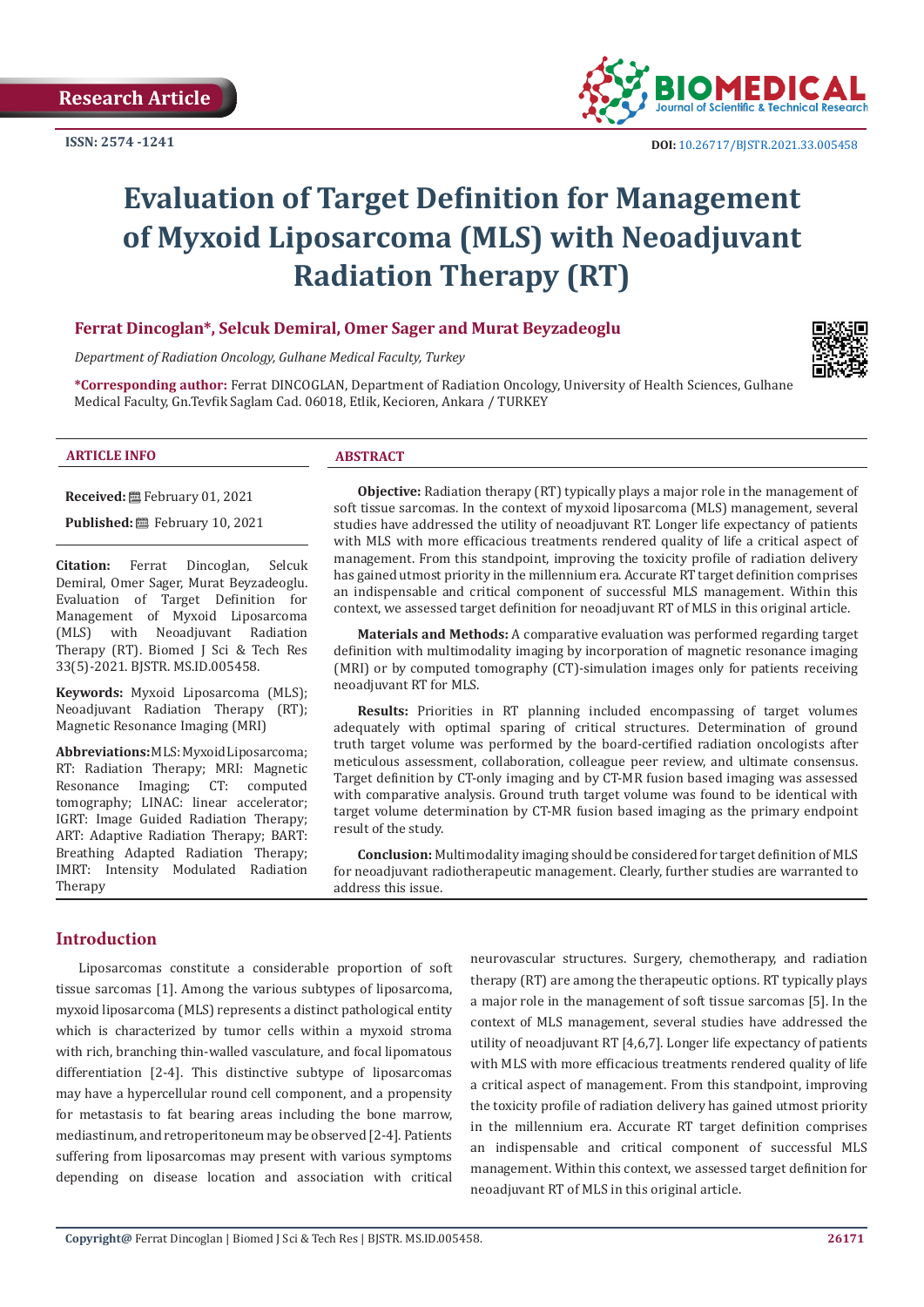# **Materials and Methods**

A comparative evaluation was performed regarding target definition with multimodality imaging by incorporation of magnetic resonance imaging (MRI) or by computed tomography (CT)-simulation images only for patients receiving neoadjuvant RT for MLS. Ground truth target volume which served as the reference for actual treatment and comparison purposes was meticulously outlined by board certified radiation oncologists after comprehensive assessment, colleague peer review, collaboration, and ultimate consensus. Thorough patient evaluation was performed considering the lesion size, localization, symptomatology, patient preferences, and projected outcomes of management. CT-simulator (GE Lightspeed RT, GE Healthcare, Chalfont St. Giles, UK) was used in RT simulation. Planning CT images were acquired and sent to the contouring workstation (SimMD, GE, UK) via the network for delineation of treatment volumes and critical structures. Either CTsimulation images only or fused CT and MR images were utilized for target volume definition for neoadjuvant RT. Target determination with CT only and with incorporation of CT-MR fusion was evaluated with comparative analysis. Treatment was delivered by use of Synergy (Elekta, UK) linear accelerator (LINAC) with the capability of Image Guided Radiation Therapy (IGRT).

## **Results**

Treatment planning procedure for neoadjuvant radiotherapeutic management of MLS patients was accomplished by the available RT planning systems at our tertiary referral institution. Priorities in RT planning included encompassing of target volumes adequately with optimal sparing of critical structures. Determination of ground truth target volume was performed by the board certified radiation oncologists after meticulous assessment, collaboration, colleague peer review, and ultimate consensus. Synergy (Elekta, UK) LINAC was used for RT administration. Target definition by CT-only imaging and by CT-MR fusion based imaging was assessed with comparative analysis. Ground truth target volume was found to be identical with target volume determination by CT-MR fusion based imaging as the primary endpoint result of the study.

#### **Discussion**

Soft tissue sarcomas may be observed at several locations throughout the human body. MLS is a distinct subtype of soft tissue sarcoma with specific features. RT has been utilized for management of MLS with encouraging treatment outcomes [4-7]. Nevertheless, there is room for further progress in management to achieve improved therapeutic ratio. RT planning for MLS is typically based on CT-simulation. CT is a viable imaging modality for initial assessment of disease extent and may provide valuable information for staging. Mineralization and osseous changes along with presence or absence of distant metastases may also be assessed by use of CT. However, initial evaluation of extremity and other superficial soft tissue sarcomas may be superiorly performed by use of MRI. Incorporation of MRI in target definition for neoadjuvant RT of MLS may offer several advantages including improved soft tissue contrast and capability of multiplanar assessment. Artificial intelligence-based applications have facilitated several steps of the RT workflow with excellent image registration, reconstruction, segmentation, and automated planning tools.

Within this context, it has now been easier to exploit the advantages of multimodality imaging in radiotherapeutic management of MLS. Indeed, many studies have investigated incorporation of multimodality imaging in target definition for RT [8-27]. Recently, substantial advances have taken place in the discipline of radiation oncology with introduction of adaptive irradiation strategies and modernized treatment delivery techniques and equipment with incorporation of Adaptive Radiation Therapy (ART), Breathing Adapted Radiation Therapy (BART), Intensity Modulated Radiation Therapy (IMRT), Image Guided Radiation Therapy (IGRT), automatic segmentation methods, molecular imaging techniques, and stereotactic irradiation approaches [28-63]. With respect to MLS management, studies have addressed the utility of neoadjuvant RT [4-7]. Quality of life a has been a more important endpoint of contemporary management approaches with longer life expectancy of patients by effective therapies. Within this context, improving the toxicity profile of radiation delivery has gained increasing priority in the era of artificial intelligence and state of the art treatment strategies. In conclusion, multimodality imaging should be considered for target definition of MLS for neoadjuvant radiotherapeutic management. Clearly, further studies are warranted to address this issue. There are no conflicts of interest and no acknowledgements.

#### **References**

- 1. [Nassif NA, Tseng W, Borges C, Chen P, Eisenberg B, et al. \(2016\) Recent](https://pubmed.ncbi.nlm.nih.gov/28105325/) [advances in the management of liposarcoma. F1000Res 5: 2907.](https://pubmed.ncbi.nlm.nih.gov/28105325/)
- 2. [Dürr HR, Rauh J, Baur Melnyk A, Knösel T, Lindner L, et al. \(2018\) Myxoid](https://pubmed.ncbi.nlm.nih.gov/29558901/) [liposarcoma: local relapse and metastatic pattern in 43 patients. BMC](https://pubmed.ncbi.nlm.nih.gov/29558901/) [Cancer 18\(1\): 304.](https://pubmed.ncbi.nlm.nih.gov/29558901/)
- 3. [Chowdhry V, Goldberg S, DeLaney TF, Cote GM, Chebib I, et al. \(2018\)](https://www.hindawi.com/journals/sarcoma/2018/8029157/) [Myxoid Liposarcoma: Treatment Outcomes from Chemotherapy and](https://www.hindawi.com/journals/sarcoma/2018/8029157/) [Radiation Therapy. Sarcoma 2018: 8029157.](https://www.hindawi.com/journals/sarcoma/2018/8029157/)
- 4. [Engström K, Bergh P, Cederlund CG, Hultborn R, Willen H, et al. \(2007\)](https://pubmed.ncbi.nlm.nih.gov/17653909/) [Irradiation of myxoid/round cell liposarcoma induces volume reduction](https://pubmed.ncbi.nlm.nih.gov/17653909/) [and lipoma-like morphology. Acta Oncol 46\(6\): 838-845.](https://pubmed.ncbi.nlm.nih.gov/17653909/)
- 5. [Wortman JR, Tirumani SH, Jagannathan JP, Rosenthal MH, Shinagare AB,](https://pubmed.ncbi.nlm.nih.gov/26963462/) [et al. \(2016\) Radiation Therapy for Soft-Tissue Sarcomas: A Primer for](https://pubmed.ncbi.nlm.nih.gov/26963462/) [Radiologists. Radiographics 36\(2\): 554-572.](https://pubmed.ncbi.nlm.nih.gov/26963462/)
- 6. [Koseła Paterczyk H, Spałek M, Borkowska A, Teterycz P, Wągrodzki M, et](https://pubmed.ncbi.nlm.nih.gov/32752185/) [al. \(2020\) Hypofractionated Radiotherapy in Locally Advanced Myxoid](https://pubmed.ncbi.nlm.nih.gov/32752185/) [Liposarcomas of Extremities or Trunk Wall: Results of a Single-Arm](https://pubmed.ncbi.nlm.nih.gov/32752185/) [Prospective Clinical Trial. J Clin Med 9\(8\): 2471.](https://pubmed.ncbi.nlm.nih.gov/32752185/)
- 7. [Koseła-Paterczyk H, Szumera Ciećkiewicz A, Szacht M, Haas R,](https://pubmed.ncbi.nlm.nih.gov/27026512/) [Morysiński T, et al. \(2016\) Efficacy of neoadjuvant hypofractionated](https://pubmed.ncbi.nlm.nih.gov/27026512/) [radiotherapy in patients with locally advanced myxoid liposarcoma. Eur](https://pubmed.ncbi.nlm.nih.gov/27026512/) [J Surg Oncol 42\(6\): 891-898.](https://pubmed.ncbi.nlm.nih.gov/27026512/)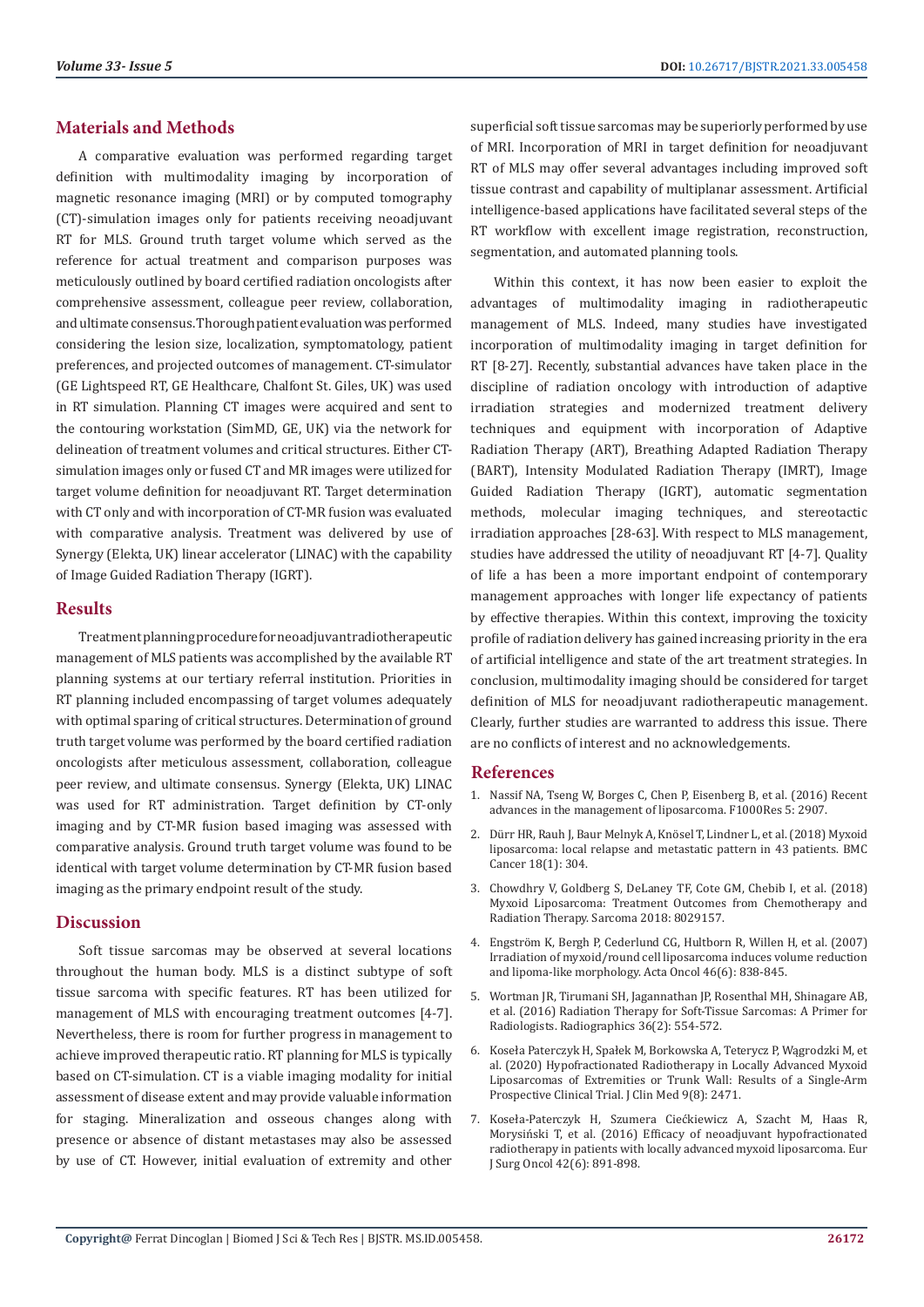- 8. [Sager O, Dincoglan F, Demiral S, Beyzadeoglu M \(2020\) Assessment of](https://juniperpublishers.com/ctoij/pdf/CTOIJ.MS.ID.555959.pdf)  [Target Volume Definition for Irradiation of Hemangiopericytomas: An](https://juniperpublishers.com/ctoij/pdf/CTOIJ.MS.ID.555959.pdf)  [Original Article. Canc Therapy & Oncol Int J 17\(2\).](https://juniperpublishers.com/ctoij/pdf/CTOIJ.MS.ID.555959.pdf)
- 9. [Demiral S, Beyzadeoglu M, Dincoglan F, Sager O \(2020\) Evaluation](https://biomedres.us/fulltexts/BJSTR.MS.ID.004461.php)  [of Radiosurgery Target Volume Definition for Tectal Gliomas with](https://biomedres.us/fulltexts/BJSTR.MS.ID.004461.php)  [Incorporation of Magnetic Resonance Imaging \(MRI\): An Original](https://biomedres.us/fulltexts/BJSTR.MS.ID.004461.php)  [Article. Biomedical Journal of Scientific & Technical Research \(BJSTR\)](https://biomedres.us/fulltexts/BJSTR.MS.ID.004461.php)  [27: 20543-20547.](https://biomedres.us/fulltexts/BJSTR.MS.ID.004461.php)
- 10. [Sager O, Dincoglan F, Demiral S, Beyzadeoglu M \(2020\) Evaluation](http://www.ijrsmhs.com/pdf/v5-i10/2.pdf)  [of Treatment Volume Determination for Irradiation of chordoma: An](http://www.ijrsmhs.com/pdf/v5-i10/2.pdf)  [Original Article. International Journal of Research Studies in Medical](http://www.ijrsmhs.com/pdf/v5-i10/2.pdf)  [and Health Sciences 5 \(10\): 3-8.](http://www.ijrsmhs.com/pdf/v5-i10/2.pdf)
- 11. [Dincoglan F, Beyzadeoglu M, Demiral S, Sager O \(2020\) Assessment of](https://www.arcjournals.org/pdfs/ajcs/v6-i1/1.pdf)  [Treatment Volume Definition for Irradiation of Spinal Ependymomas:](https://www.arcjournals.org/pdfs/ajcs/v6-i1/1.pdf)  [An Original Article. ARC Journal of Cancer Science 6: 1-6.](https://www.arcjournals.org/pdfs/ajcs/v6-i1/1.pdf)
- 12. [Dincoglan F, Demiral S, Sager O, Beyzadeoglu M \(2020\) Utility of](https://biomedres.us/fulltexts/BJSTR.MS.ID.004311.php)  [Multimodality Imaging Based Target Volume Definition for Radiosurgery](https://biomedres.us/fulltexts/BJSTR.MS.ID.004311.php)  [of Trigeminal Neuralgia: An Original Article. Biomed J Sci & Tech Res 26:](https://biomedres.us/fulltexts/BJSTR.MS.ID.004311.php)  [19728-19732.](https://biomedres.us/fulltexts/BJSTR.MS.ID.004311.php)
- 13. [Sager O, Dincoglan F, Demiral S, Beyzadeoglu M \(2020\) Evaluation of](https://www.arcjournals.org/pdfs/ajcs/v6-i1/3.pdf)  [Target Volume Determination for Irradiatıon of Pilocytic Astrocytomas:](https://www.arcjournals.org/pdfs/ajcs/v6-i1/3.pdf)  [An Original Article. ARC Journal of Cancer Science 6: 1-5.](https://www.arcjournals.org/pdfs/ajcs/v6-i1/3.pdf)
- 14. [Sager O, Demiral S, Dincoglan F, Beyzadeoglu M \(2020\) Target Volume](https://juniperpublishers.com/ctoij/CTOIJ.MS.ID.555917.php)  [Definition for Stereotactic Radiosurgery \(SRS\) Of Cerebral Cavernous](https://juniperpublishers.com/ctoij/CTOIJ.MS.ID.555917.php)  [Malformations \(CCMs\). Canc Therapy & Oncol Int J 15: 555917.](https://juniperpublishers.com/ctoij/CTOIJ.MS.ID.555917.php)
- 15. [Beyzadeoglu M, Dincoglan F, Sager O, Demiral S \(2020\) Determination](https://www.ajouronline.com/index.php/AJPNMS/article/view/6120)  [of Radiosurgery Treatment Volume for Intracranial Germ Cell Tumors](https://www.ajouronline.com/index.php/AJPNMS/article/view/6120)  [\(GCTS\). Asian Journal of Pharmacy, Nursing and Medical Sciences 8\(3\):](https://www.ajouronline.com/index.php/AJPNMS/article/view/6120)  [18-23.](https://www.ajouronline.com/index.php/AJPNMS/article/view/6120)
- 16. [Demiral S, Beyzadeoglu M, Dincoglan F, Sager O \(2020\) Assessment of](https://openaccesspub.org/jhor/article/1323)  [Target Volume Definition for Radiosurgery of Atypical Meningiomas](https://openaccesspub.org/jhor/article/1323)  [with Multimodality Imaging. Journal of Hematology and Oncology](https://openaccesspub.org/jhor/article/1323)  [Research 3: 14-21.](https://openaccesspub.org/jhor/article/1323)
- 17. [Sager O, Dincoglan F, Demiral S, Beyzadeoglu M \(2020\) Radiosurgery](https://jmpas.com/admin/assets/article_issue/1588008403JMPAS_MARCH_-APRIL_2020.pdf)  [Treatment Volume Determination for Brain Lymphomas with and](https://jmpas.com/admin/assets/article_issue/1588008403JMPAS_MARCH_-APRIL_2020.pdf)  [without Incorporation of Multimodality Imaging. Journal of Medical](https://jmpas.com/admin/assets/article_issue/1588008403JMPAS_MARCH_-APRIL_2020.pdf)  [Pharmaceutical and Allied Sciences 9: 2398-2404.](https://jmpas.com/admin/assets/article_issue/1588008403JMPAS_MARCH_-APRIL_2020.pdf)
- 18. [Beyzadeoglu M, Dincoglan F, Demiral S, Sager O \(2020\) Target](http://www.ijrsmhs.com/pdf/v5-i3/5.pdf)  [Volume Determination for Precise Radiation Therapy \(RT\) of Central](http://www.ijrsmhs.com/pdf/v5-i3/5.pdf)  [Neurocytoma: An Original Article. International Journal of Research](http://www.ijrsmhs.com/pdf/v5-i3/5.pdf)  [Studies in Medical and Health Sciences 5: 29-34.](http://www.ijrsmhs.com/pdf/v5-i3/5.pdf)
- 19. [Dincoglan F, Sager O, Demiral S, Beyzadeoglu M \(2019\) Incorporation](http://article.scholarena.com/Incorporation-of-Multimodality-Imaging-in-Radiosurgery-Planning-for-Craniopharyngiomas-An-Original-Article.pdf)   $\frac{1}{2}$  Multimodality in Radiosurgery Planning [Craniopharyngiomas: An Original Article. SAJ Cancer Sci 6: 103.](http://article.scholarena.com/Incorporation-of-Multimodality-Imaging-in-Radiosurgery-Planning-for-Craniopharyngiomas-An-Original-Article.pdf)
- 20. [Sager O, Dincoglan F, Demiral S, Gamsiz H, Uysal B, et al. \(2019\)](https://www.hindawi.com/journals/cmra/2019/4282754/)  [Evaluation of the Impact of Magnetic Resonance Imaging \(MRI\) on Gross](https://www.hindawi.com/journals/cmra/2019/4282754/)  [Tumor Volume \(GTV\) Definition for Radiation Treatment Planning](https://www.hindawi.com/journals/cmra/2019/4282754/)  [\(RTP\) of Inoperable High-Grade Gliomas \(HGGs\). Concepts in Magnetic](https://www.hindawi.com/journals/cmra/2019/4282754/)  [Resonance Part A 2019: 4282754.](https://www.hindawi.com/journals/cmra/2019/4282754/)
- 21. [Demiral S, Sager O, Dincoglan F, Beyzadeoglu M \(2019\) Assessment of](https://juniperpublishers.com/ctoij/pdf/CTOIJ.MS.ID.555857.pdf)  [Computed Tomography \(CT\) And Magnetic Resonance Imaging \(MRI\)](https://juniperpublishers.com/ctoij/pdf/CTOIJ.MS.ID.555857.pdf)  [Based Radiosurgery Treatment Planning for Pituitary Adenomas. Canc](https://juniperpublishers.com/ctoij/pdf/CTOIJ.MS.ID.555857.pdf)  [Therapy & Oncol Int J 13\(2\): 555857.](https://juniperpublishers.com/ctoij/pdf/CTOIJ.MS.ID.555857.pdf)
- 22. [Demiral S, Sager O, Dincoglan F, Beyzadeoglu M \(2019\) Assessment](https://juniperpublishers.com/ctoij/pdf/CTOIJ.MS.ID.555909.pdf)  [of target definition based on Multimodality imaging for radiosurgical](https://juniperpublishers.com/ctoij/pdf/CTOIJ.MS.ID.555909.pdf)  [Management of glomus jugulare tumors \(GJTs\). Canc Therapy & Oncol](https://juniperpublishers.com/ctoij/pdf/CTOIJ.MS.ID.555909.pdf)  [Int J 15\(2\): 555909.](https://juniperpublishers.com/ctoij/pdf/CTOIJ.MS.ID.555909.pdf)
- 23. [Sager O, Dincoglan F, Demiral S, Gamsiz H, Uysal B, et al. \(2019\) Utility of](https://clinmedjournals.org/articles/ijccr/international-journal-of-cancer-and-clinical-research-ijccr-6-119.php?jid=ijccr)  [Magnetic Resonance Imaging \(Imaging\) in Target Volume Definition for](https://clinmedjournals.org/articles/ijccr/international-journal-of-cancer-and-clinical-research-ijccr-6-119.php?jid=ijccr)  [Radiosurgery of Acoustic Neuromas. Int J Cancer Clin Res 6: 119.](https://clinmedjournals.org/articles/ijccr/international-journal-of-cancer-and-clinical-research-ijccr-6-119.php?jid=ijccr)
- 24. [Sager O, Dincoglan F, Demiral S, Beyzadeoglu M \(2019\) Evaluation of](https://www.researchgate.net/publication/337083420_Evaluation_of_Radiosurgery_Target_Volume_Determination_for_Meningiomas_Based_on_Computed_Tomography_CT_And_Magnetic_Resonance_Imaging_MRI)  [Radiosurgery Target Volume Determination for Meningiomas Based on](https://www.researchgate.net/publication/337083420_Evaluation_of_Radiosurgery_Target_Volume_Determination_for_Meningiomas_Based_on_Computed_Tomography_CT_And_Magnetic_Resonance_Imaging_MRI)

[Computed Tomography \(CT\) And Magnetic Resonance Imaging \(MRI\).](https://www.researchgate.net/publication/337083420_Evaluation_of_Radiosurgery_Target_Volume_Determination_for_Meningiomas_Based_on_Computed_Tomography_CT_And_Magnetic_Resonance_Imaging_MRI) [Cancer Sci Res Open Access 5: 1-4.](https://www.researchgate.net/publication/337083420_Evaluation_of_Radiosurgery_Target_Volume_Determination_for_Meningiomas_Based_on_Computed_Tomography_CT_And_Magnetic_Resonance_Imaging_MRI)

- 25. [Dincoglan F, Sager O, Demiral S, Beyzadeoglu M \(2019\) Multimodality](https://www.ajouronline.com/index.php/AJPNMS/article/view/5661) [Imaging for Radiosurgical Management of Arteriovenous Malformations.](https://www.ajouronline.com/index.php/AJPNMS/article/view/5661) [Asian Journal of Pharmacy, Nursing and Medical Sciences 7\(1\): 7-12.](https://www.ajouronline.com/index.php/AJPNMS/article/view/5661)
- 26. [Beyzadeoglu M, Sager O, Dincoglan F, Demiral S \(2019\) Evaluation](https://www.acanceresearch.com/cancer-research/evaluation-of-target-definition-for-stereotactic-reirradiation-of-recurrent-glioblastoma.php?aid=24150) [of Target Definition for Stereotactic Reirradiation of Recurrent](https://www.acanceresearch.com/cancer-research/evaluation-of-target-definition-for-stereotactic-reirradiation-of-recurrent-glioblastoma.php?aid=24150) [Glioblastoma. Arch Can Res 7: 3.](https://www.acanceresearch.com/cancer-research/evaluation-of-target-definition-for-stereotactic-reirradiation-of-recurrent-glioblastoma.php?aid=24150)
- 27. [Demiral S, Sager O, Dincoglan F, Uysal B, Gamsiz H, et al. \(2018\)](https://juniperpublishers.com/ctoij/CTOIJ.MS.ID.555848.php) [Evaluation of Target Volume Determination for Single Session](https://juniperpublishers.com/ctoij/CTOIJ.MS.ID.555848.php) [Stereotactic Radiosurgery \(SRS\) of Brain Metastases. Canc Therapy &](https://juniperpublishers.com/ctoij/CTOIJ.MS.ID.555848.php) [Oncol Int J 12\(5\): 555848.](https://juniperpublishers.com/ctoij/CTOIJ.MS.ID.555848.php)
- 28. [Sager O, Dincoglan F, Demiral S, Uysal B, Gamsiz H, et al. \(2020\)](https://www.ncbi.nlm.nih.gov/pmc/articles/PMC7288774/) [Adaptive radiation therapy of breast cancer by repeated imaging during](https://www.ncbi.nlm.nih.gov/pmc/articles/PMC7288774/) [irradiation. World J Radiol 12\(5\): 68-75.](https://www.ncbi.nlm.nih.gov/pmc/articles/PMC7288774/)
- 29. [Sager O, Dincoglan F, Demiral S, Uysal B, Gamsiz H, et al. \(2019\) Breathing](https://pubmed.ncbi.nlm.nih.gov/31815096/) [adapted radiation therapy for leukemia relapse in the breast: A case](https://pubmed.ncbi.nlm.nih.gov/31815096/) [report. World J Clin Oncol 10\(11\): 369-374.](https://pubmed.ncbi.nlm.nih.gov/31815096/)
- 30. [Sager O, Dincoglan F, Demiral S, Uysal B, Gamsiz H, et al. \(2019\) Utility](https://pubmed.ncbi.nlm.nih.gov/30465520/) [of Molecular Imaging with 2-Deoxy-2-\[Fluorine-18\] Fluoro-DGlucose](https://pubmed.ncbi.nlm.nih.gov/30465520/) [Positron Emission Tomography \(18F-FDG PET\) for Small Cell Lung](https://pubmed.ncbi.nlm.nih.gov/30465520/) [Cancer \(SCLC\): A Radiation Oncology Perspective. Curr Radiopharm](https://pubmed.ncbi.nlm.nih.gov/30465520/) [12\(1\): 4-10.](https://pubmed.ncbi.nlm.nih.gov/30465520/)
- 31. [Sager O, Dincoglan F, Uysal B, Demiral S, Gamsiz H, et al. \(2018\)](https://pubmed.ncbi.nlm.nih.gov/29623550/) [Evaluation of adaptive radiotherapy \(ART\) by use of replanning the](https://pubmed.ncbi.nlm.nih.gov/29623550/) [tumor bed boost with repeated computed tomography \(CT\) simulation](https://pubmed.ncbi.nlm.nih.gov/29623550/) [after whole breast irradiation \(WBI\) for breast cancer patients having](https://pubmed.ncbi.nlm.nih.gov/29623550/) [clinically evident seroma. Jpn J Radiol 36\(6\): 401-406.](https://pubmed.ncbi.nlm.nih.gov/29623550/)
- 32. Sager O, Dincoglan F, Uysal B, Demiral S, Gamsiz H, et al. (2017) Splenic Irradiation: A Concise Review of the Literature. J App Hem Bl Tran 1: 101.
- 33. [Sager O, Beyzadeoglu M, Dincoglan F, Demiral S, Uysal B, et al. \(2015\)](https://pubmed.ncbi.nlm.nih.gov/25702680/) [Adaptive splenic radiotherapy for symptomatic splenomegaly](https://pubmed.ncbi.nlm.nih.gov/25702680/) [management in myeloproliferative disorders. Tumori 101\(1\): 84-90.](https://pubmed.ncbi.nlm.nih.gov/25702680/)
- 34. [Ozsavaş EE, Telatar Z, Dirican B, Sager O, Beyzadeoğlu M, et al. \(2014\)](https://pubmed.ncbi.nlm.nih.gov/25587349/) [Automatic segmentation of anatomical structures from CT scans of](https://pubmed.ncbi.nlm.nih.gov/25587349/) [thorax for RTP. Comput Math Methods Med 2014: 472890.](https://pubmed.ncbi.nlm.nih.gov/25587349/)
- 35. [Dincoglan F, Beyzadeoglu M, Sager O, Oysul K, Kahya YE, et al. \(2013\)](https://pubmed.ncbi.nlm.nih.gov/23549004/) [Dosimetric evaluation of critical organs at risk in mastectomized left](https://pubmed.ncbi.nlm.nih.gov/23549004/)[sided breast cancer radiotherapy using breath-hold technique. Tumori](https://pubmed.ncbi.nlm.nih.gov/23549004/) [99\(1\): 76-82.](https://pubmed.ncbi.nlm.nih.gov/23549004/)
- 36. [Sager O, Beyzadeoglu M, Dincoglan F, Oysul K, Kahya YE, et al. \(2012\)](https://pubmed.ncbi.nlm.nih.gov/22296503/) [Evaluation of active breathing control-moderate deep inspiration](https://pubmed.ncbi.nlm.nih.gov/22296503/) [breath-hold in definitive non-small cell lung cancer radiotherapy.](https://pubmed.ncbi.nlm.nih.gov/22296503/) [Neoplasma 59\(3\): 333-340.](https://pubmed.ncbi.nlm.nih.gov/22296503/)
- 37. [Saǧer Ö, Dinçoǧlan F, Gamsiz H, Demiral S, Uysal B, et al. \(2012\)](https://www.researchgate.net/publication/271187550_Evaluation_of_the_impact_of_integrated_18f-fluoro-2-deoxy-D-glucose_positron_emission_tomographycomputed_tomography_imaging_on_staging_and_radiotherapy_treatment_volume_definition_of_nonsmall_cell_lun) [Evaluation of the impact of integrated \[18f\]-fluoro-2-deoxy-D-glucose](https://www.researchgate.net/publication/271187550_Evaluation_of_the_impact_of_integrated_18f-fluoro-2-deoxy-D-glucose_positron_emission_tomographycomputed_tomography_imaging_on_staging_and_radiotherapy_treatment_volume_definition_of_nonsmall_cell_lun) [positron emission tomography/computed tomography imaging on](https://www.researchgate.net/publication/271187550_Evaluation_of_the_impact_of_integrated_18f-fluoro-2-deoxy-D-glucose_positron_emission_tomographycomputed_tomography_imaging_on_staging_and_radiotherapy_treatment_volume_definition_of_nonsmall_cell_lun) [staging and radiotherapy treatment volume definition of nonsmall cell](https://www.researchgate.net/publication/271187550_Evaluation_of_the_impact_of_integrated_18f-fluoro-2-deoxy-D-glucose_positron_emission_tomographycomputed_tomography_imaging_on_staging_and_radiotherapy_treatment_volume_definition_of_nonsmall_cell_lun) [lung cancer. Gulhane Med J 54\(3\): 220-227.](https://www.researchgate.net/publication/271187550_Evaluation_of_the_impact_of_integrated_18f-fluoro-2-deoxy-D-glucose_positron_emission_tomographycomputed_tomography_imaging_on_staging_and_radiotherapy_treatment_volume_definition_of_nonsmall_cell_lun)
- 38. [Sager O, Beyzadeoglu M, Dincoglan F, Oysul K, Kahya YE, et al. \(2012\)](file:///C:/Users/Lupine/Desktop/work%20from%20home/Biomed/pdf/10-2-2021/proofs_10.02.2021/BJSTR.MS.ID.005458/BJSTR-NEU-21-RA-170_W/The%20Role%20of%20Active%20Breathing%20Control-Moderate%20Deep%20Inspiration%20Breath-Hold%20(ABC-mDIBH)%20Usage%20in%20non-Mastectomized%20Left-sided%20Breast) [The Role of Active Breathing Control-Moderate Deep Inspiration Breath-](file:///C:/Users/Lupine/Desktop/work%20from%20home/Biomed/pdf/10-2-2021/proofs_10.02.2021/BJSTR.MS.ID.005458/BJSTR-NEU-21-RA-170_W/The%20Role%20of%20Active%20Breathing%20Control-Moderate%20Deep%20Inspiration%20Breath-Hold%20(ABC-mDIBH)%20Usage%20in%20non-Mastectomized%20Left-sided%20Breast)[Hold \(ABC-mDIBH\) Usage in non-Mastectomized Left-sided Breast](file:///C:/Users/Lupine/Desktop/work%20from%20home/Biomed/pdf/10-2-2021/proofs_10.02.2021/BJSTR.MS.ID.005458/BJSTR-NEU-21-RA-170_W/The%20Role%20of%20Active%20Breathing%20Control-Moderate%20Deep%20Inspiration%20Breath-Hold%20(ABC-mDIBH)%20Usage%20in%20non-Mastectomized%20Left-sided%20Breast) [Cancer Radiotherapy: A Dosimetric Evaluation. UHOD - Uluslararasi](file:///C:/Users/Lupine/Desktop/work%20from%20home/Biomed/pdf/10-2-2021/proofs_10.02.2021/BJSTR.MS.ID.005458/BJSTR-NEU-21-RA-170_W/The%20Role%20of%20Active%20Breathing%20Control-Moderate%20Deep%20Inspiration%20Breath-Hold%20(ABC-mDIBH)%20Usage%20in%20non-Mastectomized%20Left-sided%20Breast) [Hematoloji-Onkoloji Dergisi 22\(3\): 147-155.](file:///C:/Users/Lupine/Desktop/work%20from%20home/Biomed/pdf/10-2-2021/proofs_10.02.2021/BJSTR.MS.ID.005458/BJSTR-NEU-21-RA-170_W/The%20Role%20of%20Active%20Breathing%20Control-Moderate%20Deep%20Inspiration%20Breath-Hold%20(ABC-mDIBH)%20Usage%20in%20non-Mastectomized%20Left-sided%20Breast)
- 39. [Sager O, Beyzadeoglu M, Dincoglan F, Demiral S, Gamsiz H, et al. \(2020\)](https://www.peertechzpublications.com/articles/JSSR-6-198.php) [Multimodality management of cavernous sinus meningiomas with less](https://www.peertechzpublications.com/articles/JSSR-6-198.php) [extensive surgery followed by subsequent irradiation: Implications for](https://www.peertechzpublications.com/articles/JSSR-6-198.php) [an improved toxicity profile. J Surg Surgical Res 6: 056-061.](https://www.peertechzpublications.com/articles/JSSR-6-198.php)
- 40. [Dincoglan F, Beyzadeoglu M, Sager O, Demiral S, Uysal B, et al. \(2020\)](https://www.peertechzpublications.com/articles/AOR-6-215.php) [A Concise Review of Irradiation for Temporal Bone Chemodectomas](https://www.peertechzpublications.com/articles/AOR-6-215.php) [\(TBC\). Arch Otolaryngol Rhinol 6: 016-020.](https://www.peertechzpublications.com/articles/AOR-6-215.php)